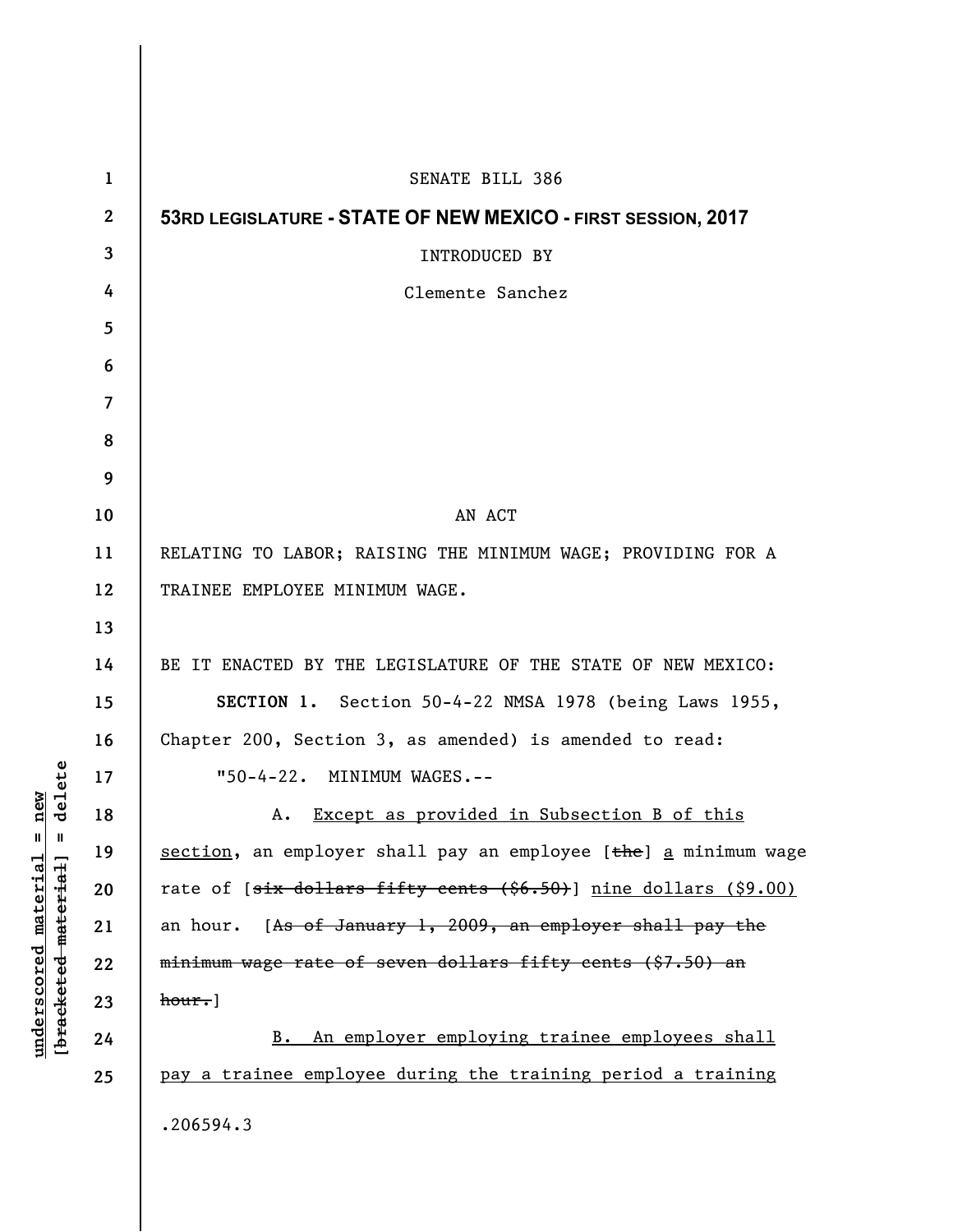minimum wage rate of eight dollars (\$8.00) an hour. The training period shall not exceed sixty days from the date of hire. As used in this subsection, "trainee employee" means an employee who is being trained to perform the job for which the employee was hired.

**8 9**  [B.] C. An employer furnishing food, utilities, supplies or housing to an employee who is engaged in agriculture may deduct the reasonable value of such furnished items from any wages due to the employee.

 $[G<sub>1</sub>]$  D. An employee who customarily and regularly receives more than thirty dollars (\$30.00) a month in tips shall be paid a minimum hourly wage of [two dollars thirteen cents  $( $2.13)$  two dollars sixty-three cents  $( $2.63)$ . The employer may consider tips as part of wages, but the tips combined with the employer's cash wage shall not equal less than the minimum wage rate as provided in Subsection A of this section. All tips received by such employees shall be retained by the employee, except that nothing in this section shall prohibit the pooling of tips among employees.

 $[\frac{D-1}{2}]$  E. An employee shall not be required to work more than forty hours in any week of seven days, unless the employee is paid one and one-half times the employee's regular hourly rate of pay for all hours worked in excess of forty hours. For an employee who is paid a fixed salary for fluctuating hours and who is employed by an employer a majority .206594.3

 $- 2 -$ 

delete **[bracketed material] = delete**  $underscored material = new$ **underscored material = new**  $\frac{1}{2}$ 

**1** 

**2** 

**3** 

**4** 

**5** 

**6** 

**7** 

**10** 

**11** 

**12** 

**13** 

**14** 

**15** 

**16** 

**17** 

**18** 

**19** 

**20** 

**21** 

**22** 

**23** 

**24** 

**25**